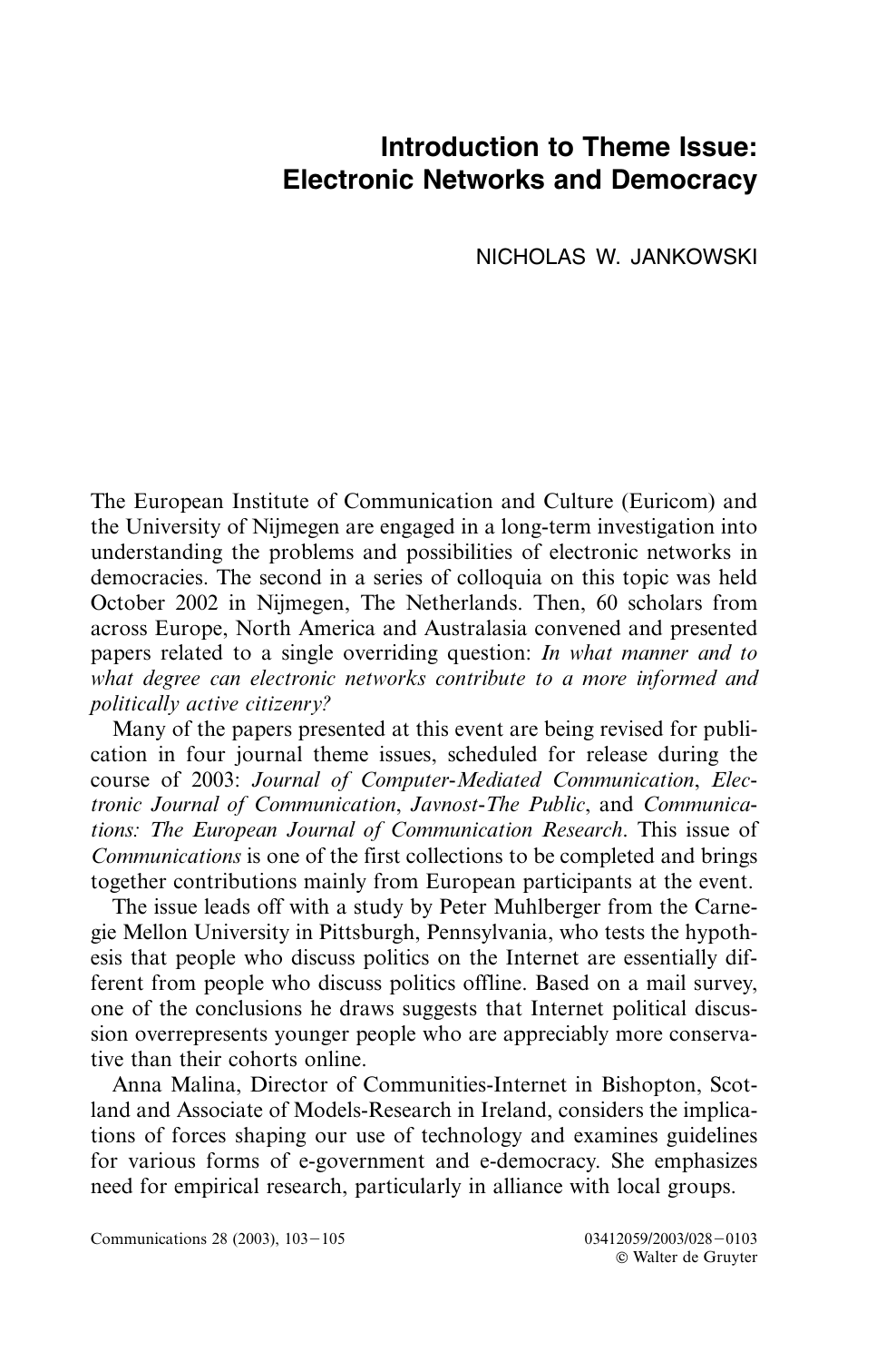Heikki Heikkilä and Pauliina Lehtonen from the University of Tampere, Finland, take an interventionist stance towards digital democracy and cooperate with local groups in two Finnish towns in the implementation of special communication technology. Based on their studies, they conclude that traditional media may be more effective in some situations for communicating certain information than Web-based approaches.

Todd Graham and Tamara Witschge from the University of Amsterdam, The Netherlands, develop procedures for measuring deliberative democracy and test these procedures on a small-scale study of a UKbased discussion group.

Hilmar Westholm from the University of Bremen, Germany, examines government-driven forms of political participation supported with the aid of information technologies. He presents a case study of an online initiative designed to enhance consultation of government officials by citizens and makes recommendations for how governments should incorporate these technologies into their arsenal of materials for supporting citizen engagement.

As mentioned at the beginning of this introduction, other events are scheduled to follow the Euricom Colloquium held last October. First, a preconference is planned at the International Communication Association in May 2003 in San Diego. Also, plans for an international comparative research project, entitled Internet and Elections, are in an advanced state of development. This group hopes to hold a panel at the Association of Internet Researchers conference in Toronto in October 2003, and a special training workshop about Web archiving and analysis in Singapore in March 2004. At about the same time, a revised and edited selection of the papers originally prepared for the two Euricom Colloquia will be published in a book series available from Hampton Press  $-$  Euricom Monographs.

All of these activities are related to what has come to be known as the Euricom Project. One of the main objectives of this project is to undertake research concerned with the societal implications and impacts of electronic networks on democratic institutions and practices during the coming decade. Central to this objective is the need to develop an ongoing working group, including both young and established researchers, concerned with the enactment of this agenda through long-term exploration of electronic networks. The above-mentioned project, called Internet and Elections, is a step in that direction. More information on the Euricom Project can be found at: http://oase.uci.kun.nl/~jankow/Euricom. In closing, I wish to thank the institutions that made the 2002 Euricom Colloquium financially possible: the European Commission program for High-Level Scientific Conferences, the Ford Foundation, the U.S. National Science Foundation, the Netherlands Organization for Scientific